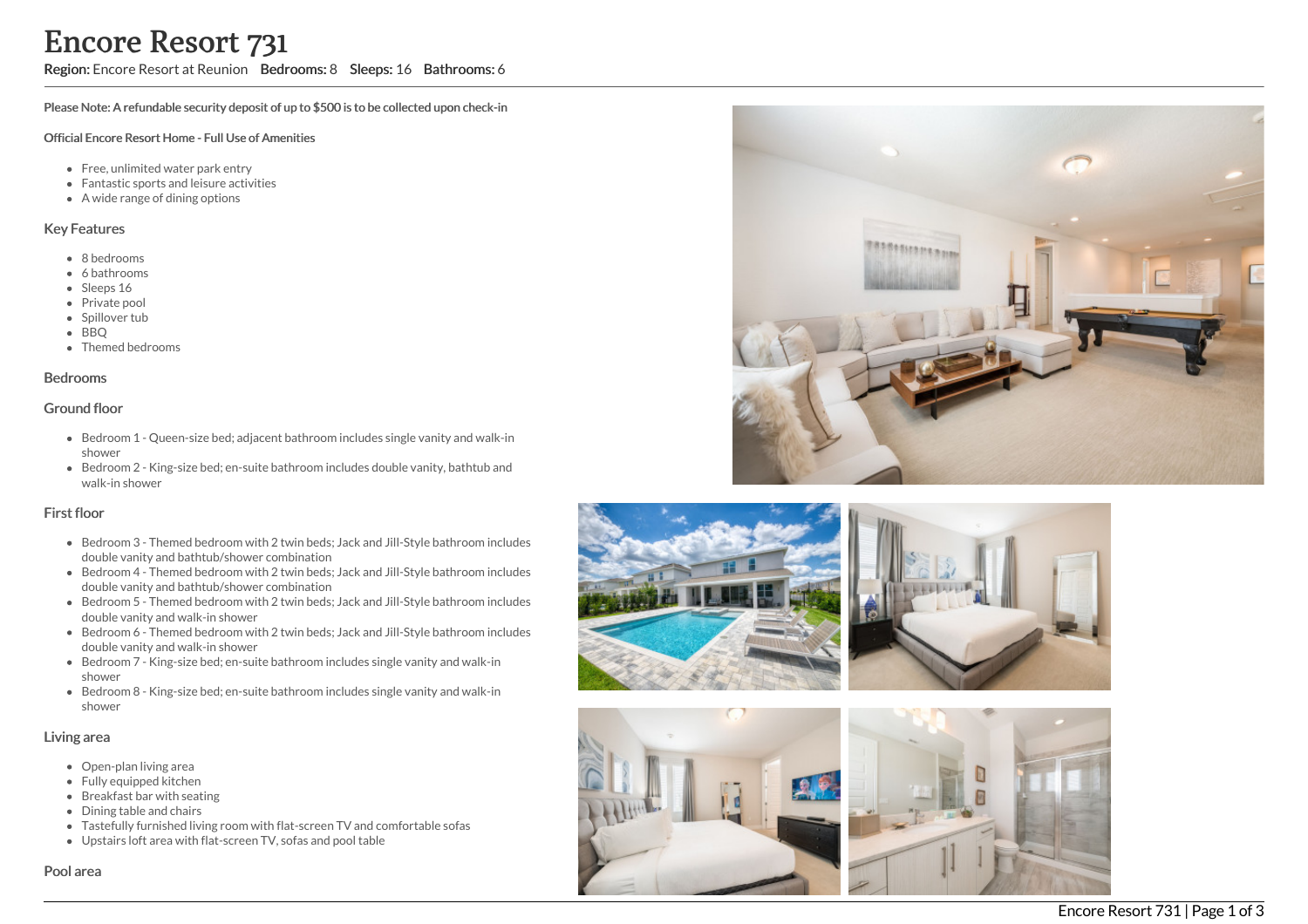- Private pool
- Spillover tub
- Sunloungers
- Covered lanai with table and chairs
- B B Q

## Home entertainment

- Flat-screen TVs in living area and all bedrooms
- Upstairs loft area with flat-screen TV, sofas and pool table

## General

- Air conditioning throughout
- Complimentary wifi
- Bedding and towels in clu d e d
- Private parking
- Pet friendly home (additional charges apply)

# Laundry room

- Washer and dryer
- Iron and ironing board

# Children's equipment available for hire

- C rib
- Stroller
- Hig h c h air
- Pack and play

# Places of interest

- Golf courses 4 miles
- Supermarket 2 miles
- Shopping mall 4 miles
- Disney World 7 miles
- Seaworld 14 miles
- Universal Studios 20 miles
- Legoland 30 miles
- Airport 26 miles
- B e a c h e s 7 5 mile s